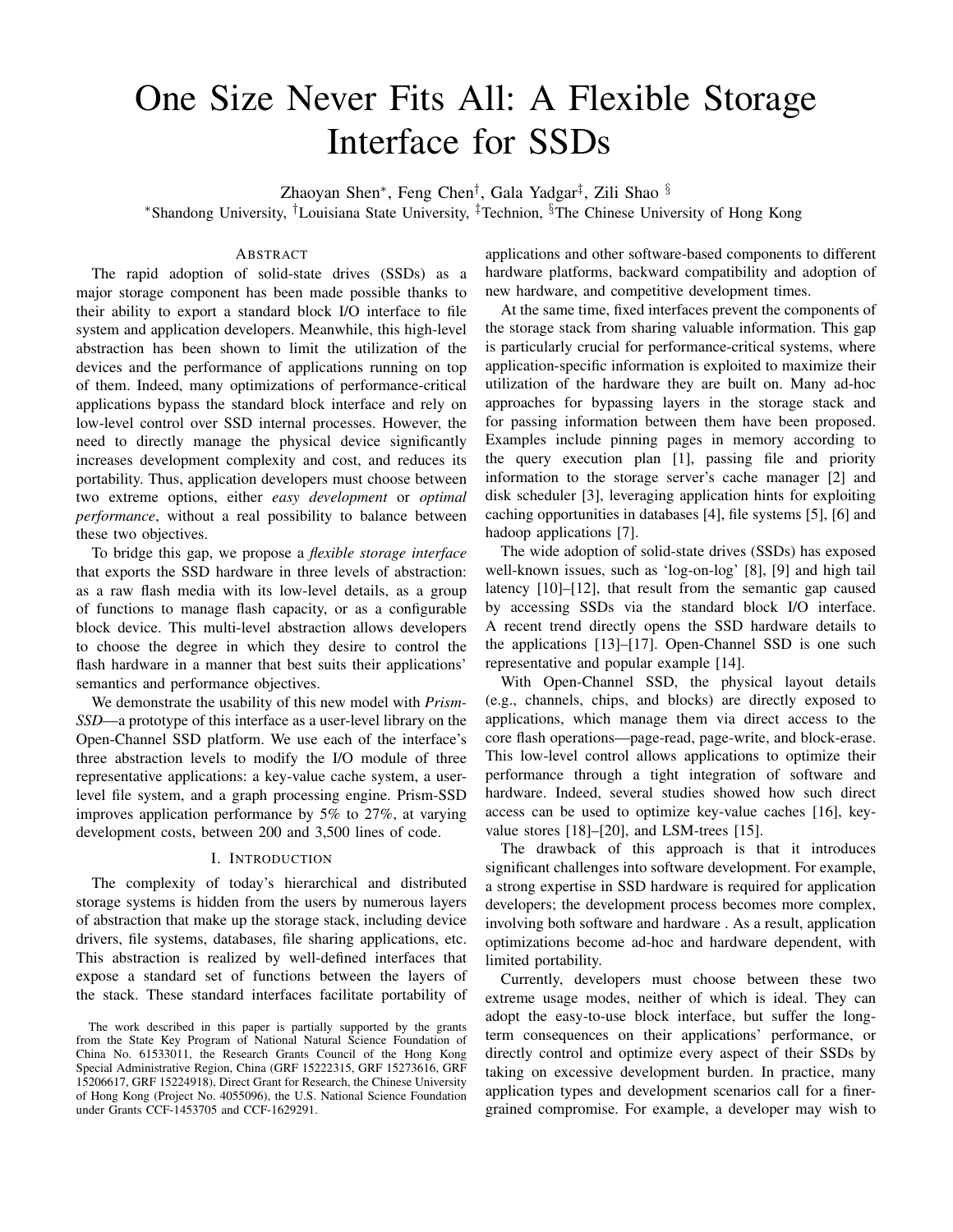

Fig. 1: Existing (bottom) and proposed (top) storage interfaces.

parallelize I/Os without being interested in explicit control of garbage collection (GC). These two extreme choices, depicted in the bottom of Figure 1, does not allow developers to strike the best balance between development cost and performance.

In this work, we advocate for a *flexible storage interface* for SSDs that will provide standard access to SSDs that expose their physical layout to applications, while supporting the versatile needs of applications and developers. Specifically, we will focus on three abstraction levels, two of which are close to the existing extreme usage modes, and one that introduces a novel tradeoff point between them. As a proof-of-concept, we implement *Prism-SSD* — a user-level library framework that exports the SSD via three levels of abstraction, depicted in Figure 1: (1) The *raw-flash level abstraction* directly exposes the low-level flash details, including physical structures and core flash operations; (2) The *flash-function level abstraction* presents the SSD as a group of flash management functions that can be scheduled and custom-defined by applications, such as GC, wear-leveling, etc.; (3) The *user-policy level abstraction* presents flash hardware as a block device that is configurable by selecting predefined high-level policies.

We implemented a Prism-SSD prototype on the Open-Channel SSD platform. We enhanced the I/O modules of three representative applications, using each of the three abstraction levels provided by the Prism-SSD library. We modified a keyvalue cache based on Twitter's Fatcache [21], a user-level log-structured file system based on Linux FUSE [22], and a graph computing engine based on GraphChi [23]. Together, these three use cases well demonstrate the flexibility and efficiency of our model. Our results show that Prism-SSD allows developers to flexibly choose the most suitable storage abstraction for optimizing their applications, at different tradeoff points between performance and development cost.

Our main contributions are as follows. (1) We introduce the concept of a flexible storage interface, that will allow developers to interact with flash-based SSDs in a standardized API with varying layers of abstraction. (2) We present a fully functional prototype of Prism-SSD on the real Open-Channel hardware platform. (3) We demonstrate the efficacy of our approach in three use cases, with a range of development costs and performance benefits.

#### II. BACKGROUND

Generic flash SSDs. Conventional flash SSDs typically provide a generic block I/O interface to the host. An SSD controller is used to process I/O requests, and manage flash memory by issuing commands to the *flash memory controller*. A *Flash Translation Layer* (FTL) is usually implemented in the device firmware to manage flash memory and hide its complexities behind the *Logical Block Address (LBA)* interface. An FTL mainly consists of three components: an *address mapping table* translating logical addresses to flash physical pages, a *garbage collector (GC)* reclaiming invalid flash blocks, and a *wear-leveler* spreading the wear of flash blocks evenly across the flash memory chips. The details of FTL algorithms can be found in prior work [24]–[26].

Open-Channel SSDs. Open-Channel SSDs expose devicelevel details and raw flash operations directly to applications. The host is responsible for utilizing SSD resources with primitive functions through a simplified I/O stack. The following design principles of Open-Channel SSDs open up new prospects for SSD management. (1) Internal geometry details, such as the layout of channels, LUNs, and chips, are exposed to user-level applications. With this knowledge, applications can effectively organize their data and schedule accesses to fully exploit the raw flash performance. (2) Applications can directly operate the device hardware through the ioctl interface, allowing them to bypass the intermediate OS components, such as file systems. (3) FTL-level functions, such as address mapping, GC, and wear-leveling, are removed from the device firmware. Applications are responsible for dealing with flash physical constraints. For example, applications are responsible for allocating physical flash pages, ensuring a block being erased before it is overwritten. Thus, it can avoid issues, such as the 'log-on-log' problem [8], by directly issuing commands to erase physical blocks [16].

#### III. DESIGN GOALS

Open-Channel SSDs have been deployed with various kinds of applications, such as file systems [6], key-value stores and caches [15], [16], and virtualization environments [27], where they help achieve significant performance improvements. However, the prohibitive development overhead associated with Open-Channel SSDs hinders them from a much wider adoption, especially by applications that require special but only minor deviations from the standard block I/O interface (e.g., erase a block). This unrealized potential motivates our new model of a flexible storage interface for SSDs. We define our model with the following design goals.

• *Flexibility*: Applications should be able to flexibly choose the degree of control they require over the SSD operations. We achieve this goal by providing multiple levels of abstraction for programmers to choose from.

• *Generality*: The application design, and most of the interface's implementation, should be general and portable to different hardware and OS platforms. In this work, we show how this can be achieved by encapsulating the low-level flash accesses within a user-level flash monitor, and decoupling it from a standard user-perceived storage abstraction.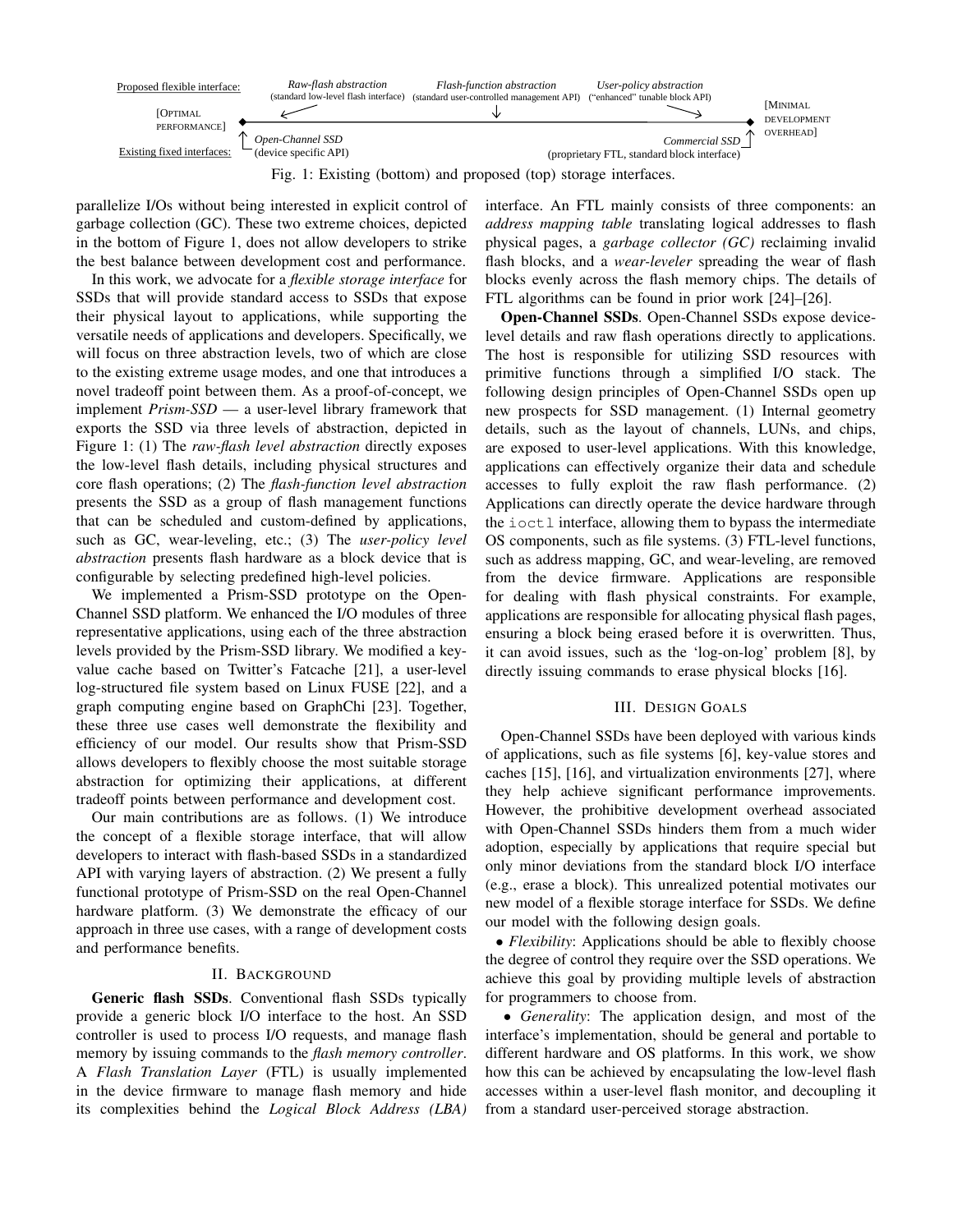

• *Efficiency*: Applications should experience minimal overhead by using the interface. We achieve this goal in our prototype by implementing it in user-space, thus bypassing most of the kernel's I/O stack and the latencies it entails.

By following these goals, the definition of our flexible storage interface is designed to provide users a fine-grained control on the tradeoff between performance and development cost, while incurring minimal overhead.

#### IV. THE DESIGN OF PRISM-SSD

To achieve the above-said goals, we argue that much of the intelligence and complexity of the device driver should be moved into the user level, closer to the applications. This can provide a customizable, easy-to-use storage abstraction, and bypass multiple intermediate layers in the traditional I/O stack, such as the file system, generic block I/O interface, the scheduler, and the FTL in the firmware. We demonstrate the power of this novel approach with a proof-of-concept implementation, a design based on a user-level implementation of a flexible storage interface—*Prism-SSD*.

Prism-SSD consists of three main components: (1) *a specialized flash-based SSD hardware*, which exposes the physical details of flash memory, (2) a *user-level abstraction library*, which provides a comprehensive set of storage I/O stack abstractions, and (3) *applications*, which customize their software design with flash memory management at different integration degrees through the library's abstraction interface. In our prototype implementation, the library includes *three* sets of abstraction APIs with different degrees of hardware exposure to applications: a *raw-flash level*, a *flash-function level*, and a *user-policy level*. All accesses to an SSD managed by Prism-SSD have to go through the library. The three levels offer a set of choices for developers to optimize their application performance at different integration levels with distinct complexity and customizability. The library also includes a flash monitor running as a user-level module, which is responsible for allocating flash capacity to different applications sharing the same SSD hardware, and for isolating them from one another [27].

Figure 2 depicts the overall architecture of Prism-SSD, and Figure 3 presents the APIs in our prototype. Below, we focus on their details required for demonstrating our flexible storage interface approach. We note, however, that the specific threelayer design is only one of many possible realizations of our approach. Other designs may define different or additional

abstraction layers to allow for finer-grained tradeoff points between development cost and performance.

## *A. The User-level Flash Monitor*

At the bottom layer of the Prism-SSD library is a user-level flash monitor. Its main role is two-fold. First, as a storage capacity manager, it allocates the required flash capacity to applications and ensures space isolation. Second, it is responsible for sharable services, such as OPS allocation, global wear-leveling, bad block management, etc.

to the application. As the flash monitor tracks the channels<br>and HINe ellocated to seek emplication, the flash equacity for an OPS of 25%, six extra flash LUNs will be allocated <sup>2</sup>, and LUNs allocated to each application, the flash capacity Ed two LUNs from each channel. The monitor also allocates ent an amount of over-provisioning space (OPS) as specified Applications request storage space through the user-level flash monitor. The monitor uses LUNs as the basic allocation unit<sup>1</sup> for satisfying applications' capacity requirements. Prism-SSD allocates LUNs in a round-robin fashion across channels. Consider an Open-Channel SSD with 12 channels, each providing access to 16 LUNs of 1GB. If an application requests a capacity of 24GB, the device manager will allocate by the application. The developer can determine the size of OPS based on the application's properties. For write-intensive applications, the OPS can be set larger (e.g., 25%, similar to a typical high-end SSD); for read-intensive applications, the percentage can be smaller. The over-provisioning space is also allocated in units of LUNs. In the above example, of different applications is completely isolated. Applications access the flash space allocated to them using the address format <channel\_id, LUN\_id, block, page>.

Workload patterns of different applications may vary considerably, causing the erase counts of flash blocks in different channels to vary as well. To handle uneven wear of the flash device, the design of Prism-SSD includes a global wear leveling module, which is based on FlashBlox [27]: Global wear leveling is applied in LUN granularity—it calculates the average erase count of each LUN to distinguish between 'hot' and 'cold' LUNs. If the difference in average erase counts exceeds a threshold, a hot LUN will be shuffled with a cold LUN, and their allocation status will be updated. This module is not implemented in our current prototype.

For bad block management, the flash monitor maintains a list of blocks that are detected faulty and marked ineligible, hiding them from applications.

#### *B. Abstraction 1: Raw-Flash Level*

The raw-flash level abstraction of Prism-SSD exposes the device geometry and allows applications to control the lowlevel flash hardware. Applications can directly operate on flash pages or blocks through page read/write and block erase commands. To use this level's API, application developers should be fully aware of the unique characteristics of flash memories, such as the out-of-place update constraint, to operate the device correctly. While the low-level details and

<sup>&</sup>lt;sup>1</sup>A *channel* usually consists of multiple *LUNs*, which are the smallest parallelization units [28]. Each LUN includes multiple flash blocks.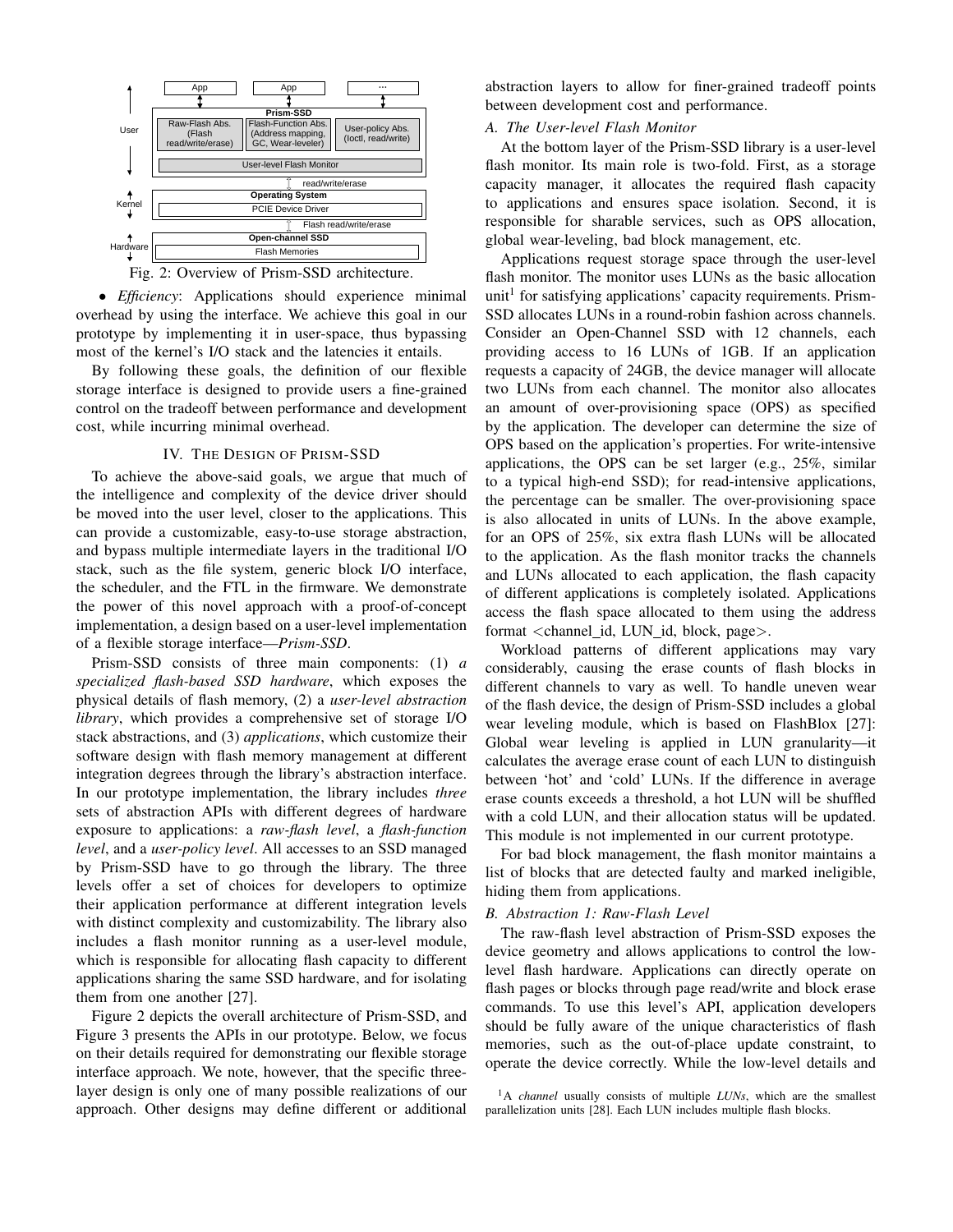| struct SSD geometry{<br>uint32 channel count;<br>uint32 blocks each lun;<br>uint32 pages each block;<br>uint 32 page size}; | uint32 Page_Read(physical addr, data);<br>uint 32 luns_each_channel; uint32 Page_Write(physical_addr, data);<br>bool Block Erase(physical addr); | uint32 Address_Mapper(channel id,<br>*physical addr, option);<br>void Flash_Trim(channel id, physical addr);<br>float32 Wear_Leveler(*shuffle_blocks);<br>uint32 Flash_SetOPS(percentage);<br>uint32 Flash Read(physical addr, len, data);<br>uint32 Flash Write(physical addr, len, data); | uint32 FTL_loctl(mapping option, gc option,<br>begin addr, end addr);<br>uint32 FTL Read(logical addr, data, len);<br>uint32 FTL_Write(logical addr, data, len); |  |
|-----------------------------------------------------------------------------------------------------------------------------|--------------------------------------------------------------------------------------------------------------------------------------------------|---------------------------------------------------------------------------------------------------------------------------------------------------------------------------------------------------------------------------------------------------------------------------------------------|------------------------------------------------------------------------------------------------------------------------------------------------------------------|--|
| Struct SSD geometry* Get SSD Geometry();                                                                                    |                                                                                                                                                  |                                                                                                                                                                                                                                                                                             |                                                                                                                                                                  |  |
| Raw-flash abstraction                                                                                                       |                                                                                                                                                  | Flash-function abstraction                                                                                                                                                                                                                                                                  | User-policy abstraction                                                                                                                                          |  |
| Fig. 3: APIs of Prism-SSD.                                                                                                  |                                                                                                                                                  |                                                                                                                                                                                                                                                                                             |                                                                                                                                                                  |  |

Algorithm IV.1 A GC process with the raw-flash abstraction.

1:  $CH_{num} \leftarrow 0;$ 

|     | 2: while $(GC)$ do //application determines GC status          |
|-----|----------------------------------------------------------------|
| 3:  | Select $Block_i \in CH_{num}$ with the least valid data;       |
| 4:  | while $Page_j$ is valid in $Block_i$ do                        |
| 5:  | page_read( $Page_j$ , page_data);                              |
| 6:  | page_write( $Page_{new}$ , page_data);                         |
| 7:  | $\mu$ <i>Page<sub>new</sub></i> is selected by the application |
| 8:  | end while                                                      |
| 9:  | block erase( $Block_i$ );                                      |
| 10: | $CH_{num} \leftarrow CH_{num} + 1$ ;                           |
| 11: | if $CH_{num} > CH_{count}$ then                                |
| 12: | $CH_{num} \leftarrow 0$ :                                      |
| 13: | end if                                                         |
|     | 14: end while                                                  |

uint32 channel\_count; control exposed by this layer are similar to those exposed  $F^{\perp}$ existing low-leve standard and decoupled from any specific SSD hardware, requests ph trol exposed by this layer are similar to the existing low-level interfaces, its interface fuldard and decoupled from any specific SSL by existing low-level interfaces, its interface functions are blocks and for all providing an additional degree of portability for developers.

address mapping, GC and wear-leveling, are not provided by annivation rate the library. Whether to implement them or not depends on application-managed logical address. This function the<br>the empirical first application of the empirical first application of the empirical first application of the e With this abstraction level, typical FTL functions, such as the application's requirements. The application should also be responsible for its own flash space allocation and management, and for integrating them with its software semantic. The library simply delivers function calls from applications to the device driver through the ioctl interface.

Figure 3 shows the APIs provided by the raw-flash level abstraction. Get\_SSD\_Geometry returns the SSD layout information to the application. The SSD layout is described by the number of channels, LUNs in each channel, blocks in each LUN, pages in each block, and the page size. This layout information is exposed to all abstraction layers via the same interface. Applications use the API functions, Page\_Read and Page Write to directly read and write flash physical pages, and Block\_Erase to erase a specified block.

Algorithm IV.1 gives a garbage collection process implemented with the raw-flash abstraction. This process reclaims flash blocks in each channel in a round-robin manner, and the blocks with the least valid data are selected as victims. Valid pages in the victim blocks are copied to newly allocated physical pages, after which the victim blocks are erased.

The raw-flash abstraction gives applications full knowledge and direct control of the low-level flash device, at the cost of considerable development effort. The applications that will likely benefit most from this abstraction are those with special, regular, and well-defined access patterns.

*C. Abstraction 2: Flash-Function Level*

Our flash-function level abstraction models the flash storage as a collection of *core functions* for flash management, such as GC, wear-leveling, etc. Application developers can compose them and implement more sophisticated and complex management tasks. Thus, they can maintain a certain low-level control, while avoiding the need to handle other irrelevant details of the SSD hardware. Figure 3 shows the core APIs of the flash-function level. These APIs are used to divide the main components of flash management between the application and the library, as follows.

layer are similar to those exposed Flash\_Write, while the library is responsible for erasing<br>terfaces, its interface functions are blocks and for allocating them to applications. The application requests physical blocks via Address\_Mapper, specifying uint<sub>32</sub> Get<sub>a</sub> **Addresses** via functions Flash\_Read and evelopers, the channel in which the block should be allocated, and the uint32 **Flash\_Read**(physical\_addr, len, data); mapping scheme (i.e., page-level or block-level) for that block. Space allocation. At this level, applications directly read and Flash Write, while the library is responsible for erasing It then maps the physical address returned by the library to an application-managed logical address. This function call returns the amount of free space available for the application, allowing the application to invoke GC according to its needs.

> Garbage collection (GC). At this level, the application is responsible for selecting the victim blocks for GC, and for identifying the valid data on these blocks. The granularity of the valid data is determined by the application and can be as small as a tuple of several hundred bytes. Thus, the application is also responsible for copying the valid data to a new location. By calling the Flash\_Trim command, the application notifies the library that a block is ready to be erased, in the background, and reallocated.

> Wear-leveling. At this level, the application manages the logical-to-physical block mapping while the library maintains the blocks' erase counts. Thus, wear leveling is triggered by the application and executed by the library, as follows. The application invokes the Wear\_Leveler in a suitable time. The library identifies the hottest blocks and the coldest ones, and swaps the data written on them. It returns these block addresses via the "shuffle block" parameter, as well as the maximum variance between erase counts of the application's allocated blocks. The application then updates its mapping of the two blocks, and potentially invokes another wear leveling operation according to its target variance.

> OPS management. The application can dynamically determine the over-provisioning space it requires according to its current workload via Flash\_SetOPS. The library reserves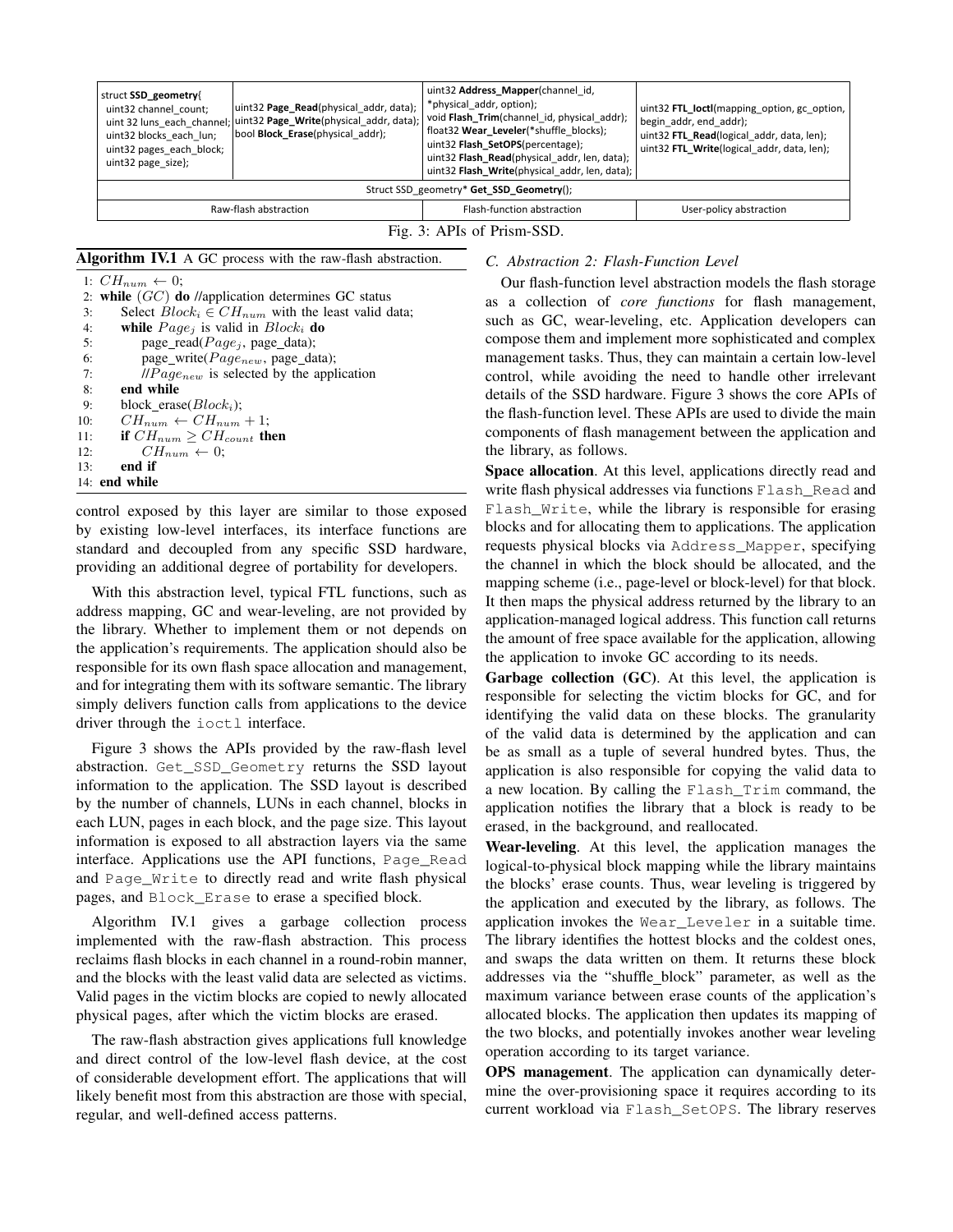Algorithm IV.2 Block allocation and GC with the flash-function abstraction.

```
1: FBN; //free block space
 2: PBN; //physical address
 3: LBN; //logical address
 4: len \leftarrow 10 \times Blocksize; //length
 5: while len > 0 do
 6: CH_{id} \leftarrow choose a channel with the least workload;
 7: FBN \leftarrow Address_Mapper(CH_{id}, &PBN, "Block");
 8: LBN \leftarrow PBN; // map logical to physical
 9: //allocate physical block in channel CH_{id}10: if FBN < GC\_Threshold then
11: //Free space is under a GC threshold<br>12: APP G(C(H))APP_GC(CH_{id});13: end if
14: len \leftarrow len - 1;15: end while
16: function VOID APP_GC(CH_{id})17: while FBN < GC\_Threshold do
18: PBN_{victim} \leftarrow victim block in CH_{id};
19: //select block by "Greedy", "LRU", etc.
20: //copy valid data from the victim block elsewhere
21: Flash_Trim(CH_{id}, PBN_{victim});<br>22: end while
       end while
23: end function
```
the specified OPS for this application. The library cannot provide the requested OPS if too many blocks are currently mapped by the application. In this case, the application must first release sufficient flash space.

Algorithm IV.2 shows an example of block allocation and GC implemented with the flash-function level. In this simple example, the application requests 10 flash blocks in an idle channel by repeatedly calling the address mapping function with block-level address mapping ("Block"). This function call returns the number of free blocks currently available in this channel. If the available free space is below a predefined threshold, the application triggers an application-controlled background GC process in this channel. The GC process selects a victim block, copies its valid data elsewhere, and releases this block for erasure by the library.

The flash-function level abstraction exports basic flash functions that application developers can use to configure different flash-management policies and to invoke them at the most suitable timing according to their current workloads. At the same time, it hides the low-level device details, such as LUNs and erase counts, from the application level. This abstraction level is suitable for applications that can leverage their software semantics for specific optimizations but are not willing to handle the low-level management details. To the best of our knowledge, it is the first general-purpose implementation to provide this fine-grained tradeoff between application management and ease-of development.

#### *D. Abstraction 3: User-policy Level*

The user-policy level abstraction hides all the flash related management operations from users, allowing them to manage the SSD as a simple block device. To some extent, it can be regarded as a user-level FTL that handles address mapping, GC, wear-leveling, etc. This abstraction level is designed to provide the highest generality for SSDs. However, unlike Algorithm IV.3 Example code of application initialization with the user-policy level abstraction.

3: end addr  $\leftarrow 100GB$ ;

4: FTL\_Ioctl("Block", "FIFO", start\_addr, split\_addr);

```
5: // We can now read/write addresses between 0 and 10GB
```
6: FTL\_Ioctl(" $Page$ ", " $Greedy$ ",  $split\_addr$ ,  $end\_addr$ ;

7: // We can now read/write addresses between 10GB and 100GB

conventional device-level FTLs, this "FTL" runs as part of the user-level library and is configurable, allowing applications to select their preferred policies for managing flash space.

The applications use their semantic knowledge about the data usage patterns to choose the best policies for optimizing their specific objectives. Thus, these configuration parameters serve as application 'hints' to the FTL. Meanwhile, the full device layout information is exposed to applications, allowing them to optimize the size of their data structures or level of I/O parallelism for the underlying device.

Figure 3 lists the APIs provided in the user-policy level abstraction. Logical addresses are read and written via the FTL\_Read and FTL\_Write block I/O interfaces. Applications configure the key flash management policies, address mapping and GC, via the FTL\_Ioctl function. The same policies implemented in the flash-function level (see Section IV-C) are available for selection.

Algorithm IV.3 presents an example code of an application initialization progress with the user-policy level abstraction. In this example, the application divides its flash logical space into two parts. The first part is configured with block-level address mapping and greedy garbage collection. The second part is configured with page-level address mapping and FIFO-based garbage collection. The application uses Flash\_Write and Flash\_Read to access logical addresses within each of these logical partitions.

The user-policy level abstraction is similar to existing hostlevel FTLs. However, it is managed as part of a generalpurpose user-level library which also exposes additional abstraction layers. Furthermore, it allows application developers to leverage their semantic knowledge to configure the FTL policies. This abstraction level requires the lowest integration overhead, which makes it suitable for applications that only demand certain hardware/software cooperation through a configurable interface, but are sensitive to development cost.

## V. IMPLEMENTATION AND PROTOTYPE SYSTEM

We have built a prototype of Prism-SSD on the Open-Channel SSD hardware platform manufactured by Memblaze [29]. This PCI-E based SSD contains 12 channels, each of which connects to two Toshiba 19nm MLC flash chips. Each chip consists of two planes and has a capacity of 66GB. The SSD exports its physical space to the upper level as one volume, with access to 192 LUNs. The 192 LUNs are evenly mapped to the 12 channels in a channel-by-channel manner. That is, channel #0 contains LUNs 0-15, channel #1 contains LUNs 16-31, and so on. Thus, the physical mapping of flash memory LUNs to channels is known.

<sup>1:</sup>  $start\_addr \leftarrow 0;$ 

<sup>2:</sup>  $split\_addr \leftarrow 10GB$ ;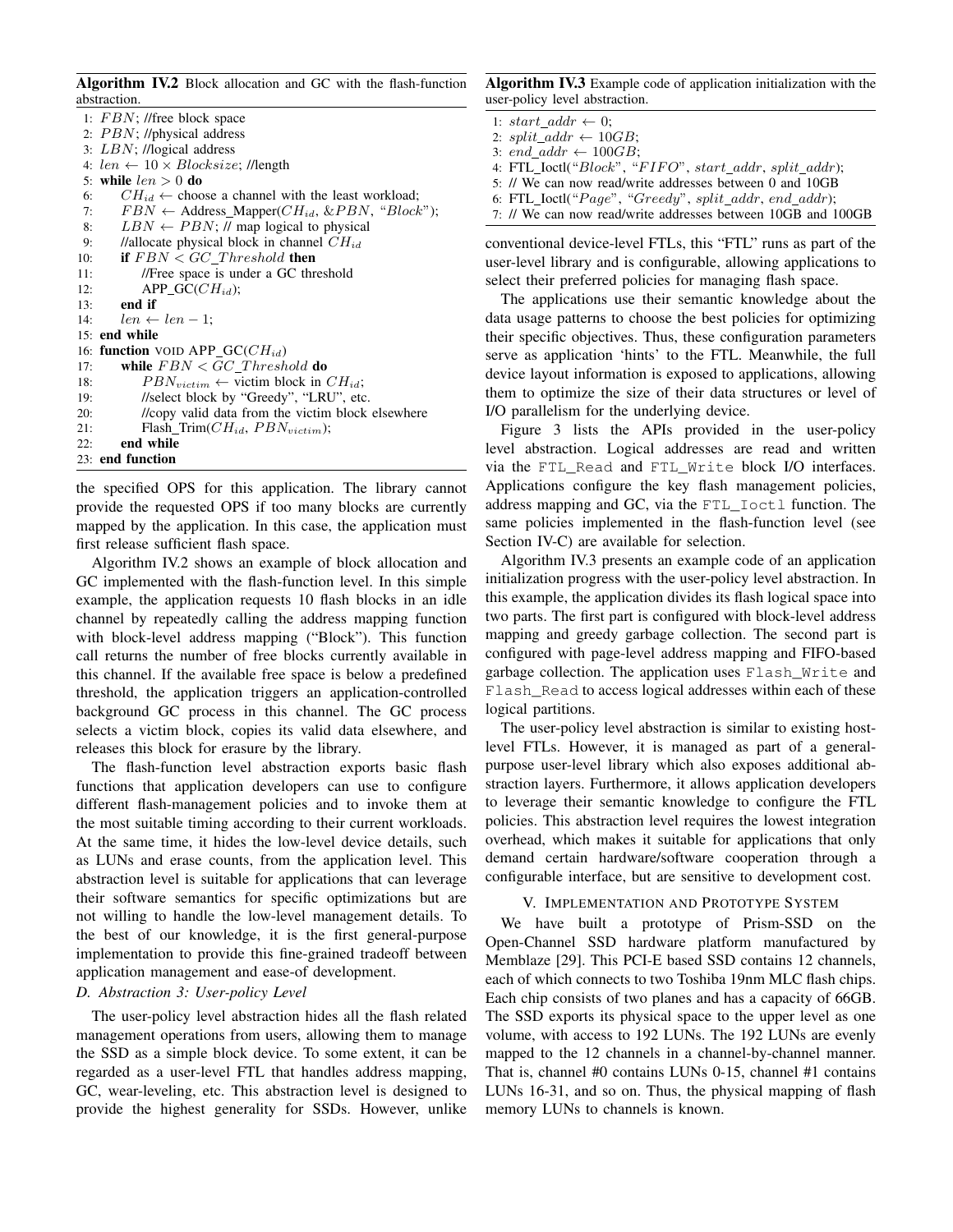This interface is different from that of Open-Channel SSDs used in other studies, which exports flash space as 44 individual volumes [13]. The hardware used in our prototype allows the upper level to directly access raw flash memory via the ioctl interface, by specifying the LUN ID, block ID, or page ID in the commands sent to the device command queue. Standard FTL-level functions, such as address mapping and GC, are not provided. In Prism-SSD, they are implemented in the library. The user-level flash monitor is responsible for conveying the I/O operations to the device driver via ioctl.

Our prototype implements the user-level flash monitor and the three abstraction levels, accounting for 4,460 lines of C code. Specifically, the user-level flash monitor module accounts for 560 lines, the raw-flash abstraction for 380 lines, and the flash-function abstraction and the user-policy abstraction for 2,580 and 940 lines, respectively. We deployed our prototype on a Linux workstation with an Intel i7-5820K 3.3GHZ processor and 16GB memory. We use Ubuntu 14.04 with Linux kernel 3.17.8 as our operating system.

## VI. CASE STUDIES

The Prism-SSD model offers a powerful tool for developers to optimize their performance with SSDs. Choosing the abstraction level that best suits their needs, application developers can integrate their software design with the hardware management at the right balance between performance and development cost.

In this section, we demonstrate the versatility of this approach in typical software development scenarios, mainly from the perspective of developers. We carefully selected three major applications as our case studies: a key-value cache system based on Twitter's Fatcache (Section VI-A), a user-level log-structured file system based on Linux FUSE (Section VI-B), and a graph computing engine based on GraphChi (Section VI-C). Due to space constraint, we use key-value caching as our main case study and the other two as examples demonstrating the applicability of Prism-SSD.

## *A. Case 1: In-flash Key-value Caching*

Background and challenges. Flash-based key-value cache systems, such as Facebook's McDipper [30] and Twitter's Fatcache [21], are becoming increasingly common in industry. These caches typically run on commercial flash-based SSDs and adopt a slab-based allocation scheme, similar to Memcached [31], to manage key-value pairs. For example, Fatcache divides the SSD space into large slabs (e.g., 1MB), each dedicated to a different range of value sizes. Slabs are further separated into slots, each is used to store one key-value item. An in-memory hash table is used to record the mapping between key-value items and slabs.

The design of flash-based key-value caches is typically made "aware" of the underlying SSD to certain extent and maintains several flash-friendly properties. The SSD is treated as a log-structured object store, and key-value updates are implemented as out-of-place updates. In addition, I/O operations are issued in large units of entire slabs. This is accomplished by maintaining buffering small items in memory and flushing them to the underlying SSD in bulk. Finally, the cache is managed with coarse granularity, evicting entire slabs when the cache is full.

Despite this simple "flash-aware" design, the decoupled implementation of application-level cache management and device-level FTL results in redundant mechanisms that significantly degrade the cache's utilization: (1) redundant mapping between the in-memory hash table that maps keyvalues to slabs and the FTL that maps logical addresses to physical flash pages, (2) redundant garbage collection between the cache's slab eviction and the device-level GC that reclaims flash blocks occupied by invalid pages, and (3) redundant over-overprovisioning, allocated both at the cache management module and the FTL.

A recent study addressed these redundancies in the design of DIDACache [16]: a modified version of Fatcache implemented on top of Open-Channel SSD. DIDACache directly drives the SSD hardware while exploiting the semantic knowledge of Fatcache, augmented with the following major components. (1) a slab/block management module, which directly translates slabs into one or more blocks; (2) a unified mapping module, which records the mapping of key-value items to their physical flash locations; (3) an integrated garbage collection module, which reclaims flash space occupied by obsolete key-value items; and (4) a dynamic over-provisioning space (OPS) management module, which dynamically adjusts the OPS size based on a queuing-theory based model.

The full details of the DIDACache policies appear in the original study [16]. Its implementation based on Fatcache required adding 2,100 lines of code in total , and is tightly coupled with Open-Channel SSD's architecture and API. Below, we demonstrate how this development effort and dependency can be avoided with Prism-SSD, allowing the developer to choose from several tradeoff points between the cache's performance and the development effort.

Optimizing Fatcache with Prism-SSD. The Prism-SSD library facilitates three different approaches.

• *Deep Integration*: Using the raw-flash level abstraction provided by Prism-SSD, we allow the key-value cache manager to fully exploit the semantic knowledge of Fatcache and directly drive the SSD hardware. To that end, we have augmented the key-value cache manager as described in DIDACache [16], with the four major components described above. As a low-level integration, our implementation uses the library's basic APIs and accounts for 1,450 lines of code. As the library provides a standard API over the hardware, it is more portable than DIDACache to different platforms.

• *Function-level Integration*: The second implementation, based on the flash-function level abstraction, allows the keyvalue cache manager to design cache-friendly policies without managing all low-level details.

In contrast to the raw-level approach, the four major components in this implementation are as follows: (1) A slab to block mapping module. At the function level, the application can still see and manage the physical flash blocks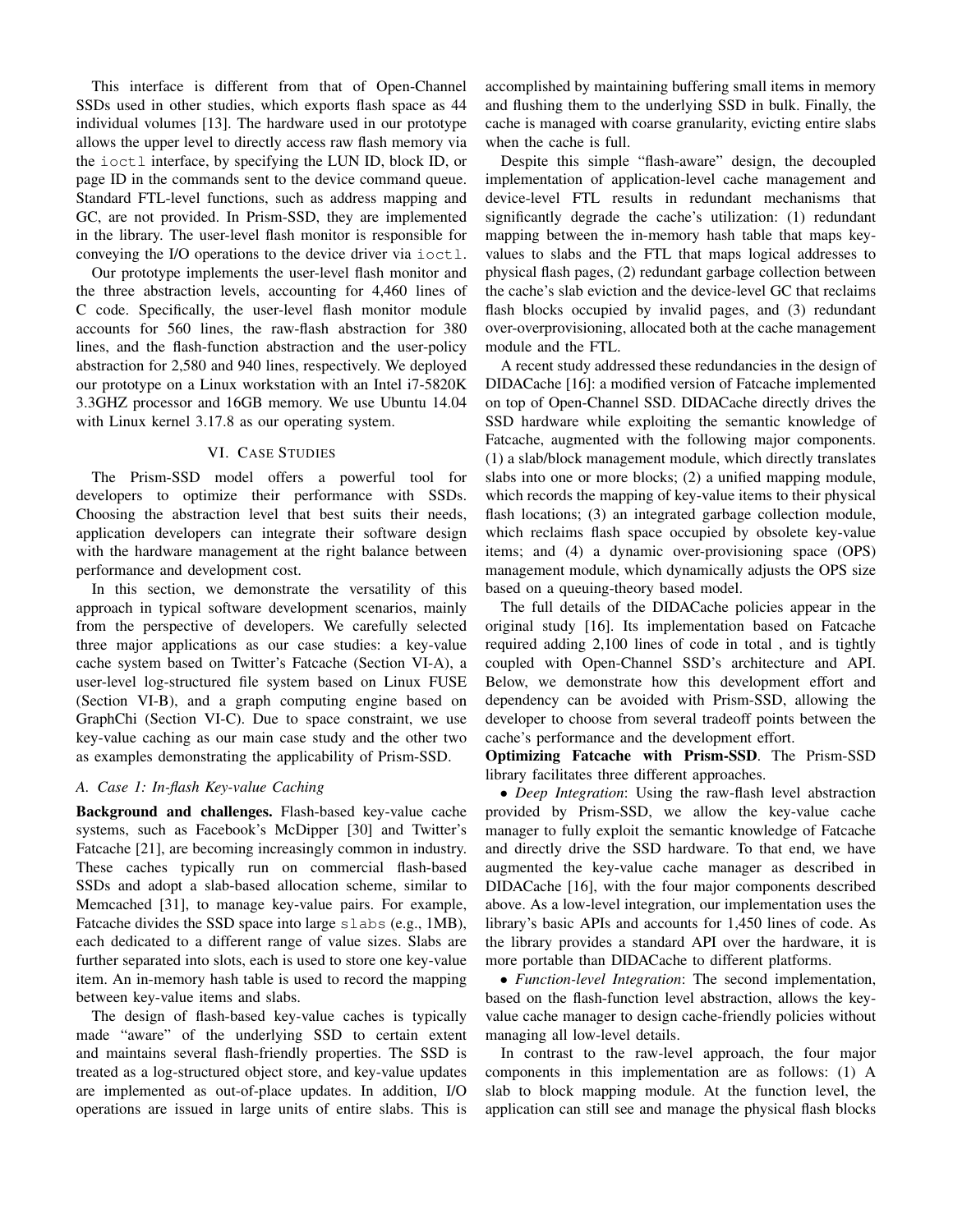



7. 0E 4 DI DACach e 7.5E4 | Fatcache-Function

Fatcach e-Raw

Fatcache-Original<br>Fatcache-Policy

6. 5E 4

o.  $\circ$ / sec)

8.0E



Fig. 6: Throughput vs. Set/Get ratio.

TABLE I: Garbage collection overhead.

| <b>GC</b> Scheme  | <b>Key-values</b> | <b>Flash Pages</b> | <b>Erase Counts</b> |
|-------------------|-------------------|--------------------|---------------------|
| Fatcache-Original | 13.27 GB          | $7.15$ GB          | 8,540               |
| Fatcache-Policy   | 13.27 GB          |                    | 7,620               |
| Fatcache-Function | 3.63 GB           |                    | 6,017               |
| Fatcache-Raw      | 3.49 GB           | N/A                | 5.994               |
| <b>DIDACache</b>  | 3.45 GB           | N/A                | 5,985               |

Fig. 7: Latency vs. Set/Get ratio.

via the library APIs. Thus, it is responsible for the mapping between slabs and flash physical blocks; (2) A hash-keyto-slab mapping module. The key-value cache manager also records the mapping of key-value items to their slab locations, which is identical to the stock Fatcache implementation. (3) A garbage collection module. The key-value cache reclaims slab space occupied by obsolete (deleted or updated) keyvalue items. The flash physical blocks are invalidated and recycled via the library API; (4) A dynamic OPS management module, which estimates the preferred OPS based on a queuing theory based model. Note that at this level, the slab-to-flashblock mapping is still maintained by the application, but the block allocation, reclamation, and status are maintained by the library. This implementation consists of 860 lines of code.

• *Light Integration*: For comparison, we also implemented a light-weight optimization for Fatcache by using the userpolicy level abstraction. In this implementation, the key-value cache manager is nearly identical to the stock Fatcache. Our implementation only replaces the device initialization process with the library APIs. The change requires 210 lines of code.

Implementation and Evaluation. Our implementation is based on Twitter's Fatcache [21]. For fair comparison, we added non-blocking slab allocation and eviction to the stock Fatcache. We use this version as our baseline and denote it as "Fatcache-Original". We refer to our implementation with the raw-flash level, flash-function level, and user-policy level abstractions as "Fatcache-Raw", "Fatcache-Function", and "Fatcache-Policy", respectively. For comparison, we run Fatcache-Original on a commercial PCI-E SSD, which has the same hardware as the Open-Channel SSD. We also show the results of DIDACache [16], denoted as "DIDACache", which directly integrates the hardware management into the Fatcache application, representing the ideal case.

• *Overall performance*. We first evaluate the key-value cache

system in a simulated production data-center environment. This setup includes a front-end client, a key-value cache server, and an MySQL database in the backend. The key-value workload is generated using a model based on real Facebook workloads [32], [33], which is also used in prior work [16].

Figure 4 shows the hit ratios of the five cache systems with cache sizes of 6%–12% of the data set size. As the cache size increases, the hit ratio of all schemes improves significantly. Fatcache-Original and Fatcache-Policy have the same hit ratio because they both reserve 25% flash capacity as static OPS. In contrast, DIDACache, Fatcache-Raw, and Fatcache-Function have a higher hit ratio thanks to their adaptive OPS policy, which adaptively tunes the reserved space according to the workload, saving more space for caching. This extends the available cache space to accommodate more cache data. As a result, they outperform Fatcache-Original and Fatcache-Policy substantially: their hit ratios range between 76.5% and 94.8%, while those of Fatcache-Original and Fatcache-Policy are between 71.1% and 87.3%.

Figure 5 shows the throughput, i.e., the number of operations per second (ops/sec). We can see that as the cache size increases from 6% to 12%, the throughput of all the four schemes improves significantly, due to the improved cache hit ratio. Fatcache-Raw has the highest throughput, and Fatcache-Function is slightly lower. With a cache size of 10% of the data set (about 25GB), Fatcache-Raw outperforms Fatcache-Original, Fatcache-Function, and Fatcache-Policy by 9.2%, 0.4%, and 8.8%, respectively.

• *Cache server performance*. In our next set of experiments, we study the performance details of the cache server. We first populate the cache server with 25GB key-value items, and then directly issue Set and Get operations to the cache server. Figure 6 shows the throughput of the five cache systems with different Set/Get ratios. Fatcache-Raw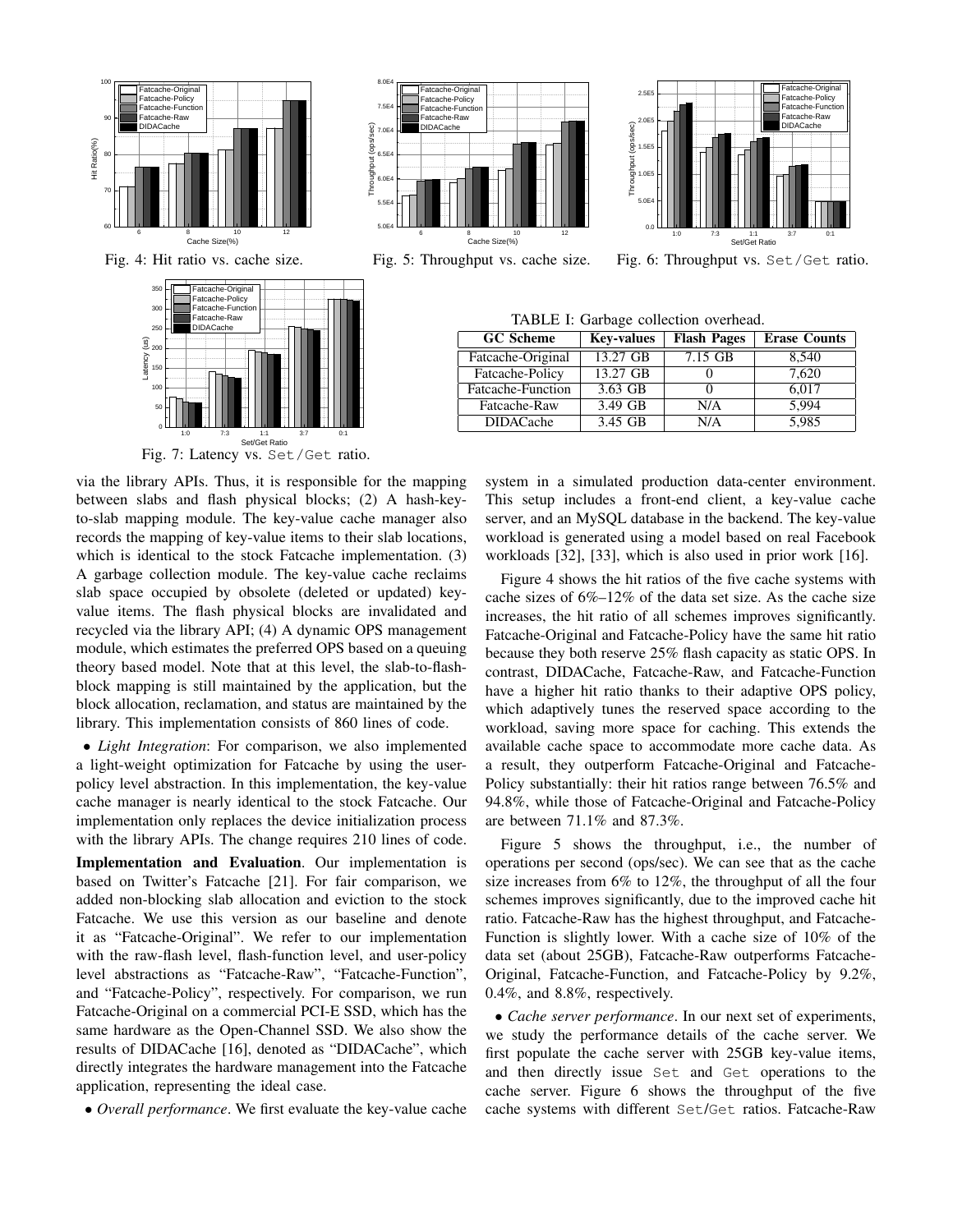achieves the highest throughput across the board. Fatcache-Original achieves the lowest throughput. With 100% Set operations, the throughput of Fatcache-Raw is 27.6% higher than that of Fatcache-Original, 5.2% higher than that of Fatcache-Function, and 15.5% higher than that of Fatcache-Policy. The performance gain of Fatcache-Raw is mainly due to its unified slab management policy and the integrated application-driven GC policy, and the better use of the SSD's internal parallelism. Fatcache-Raw achieves almost the same performance as DIDACache. The throughput of Fatcache-Raw is only 1.7% lower than that of DIDACache in the worst case, which also demonstrates that the overhead of the Prism-SSD library is negligible compared to its benefits.

As we expected, the performances of Fatcache-Function and Fatcache-Policy are lower than that of Fatcache-Raw. The performance of Fatcache-Function is slightly lower than that of Fatcache-Raw. This is because although Fatcache-Function cannot operate with full low-level controls, it can still integrate the cache semantics within flash management, such as the GC process. Fatcache-Policy outperforms Fatcache-Original by 10.2%, due to its simplified I/O stack and block-level mapping, which reduces the overhead. As the portion of Get operations increases, the raw flash read latency becomes the main bottleneck, and this performance gain decreases.

Figure 7 shows the average latency of the cache systems with different Set/Get ratios. Fatcache-Original suffers the highest latency, while Fatcache-Raw, implemented with Prism-SSD, has the lowest latency. For example, with 100% Set operations, Fatcache-Raw reduces the average latency of Fatcache-Original, Fatcache-Function, and Fatcache-Policy by 22.9%, 2.8% and 12.1%, respectively.

• *Effect of garbage collection*. We also evaluate the effect of optimized GC on the flash erase counts, which directly affect the device lifetime. We configure the available SSD size to 30GB, and preload it with 25GB data. We then issue 140M Set operations following the Normal distribution, writing approximately 50GB of logical data. To retrieve the erase counts of Fatcache-Original, which runs on a commercial SSD, we collect its I/O trace and replay it with the widely used SSD simulator from Microsoft Research [34]. Table I shows the GC overhead in terms of valid data copies (key-values and flash pages) and block erases of the four schemes.

Fatcache-Original suffers from the highest GC overhead. It uses the greedy GC policy and the SSD hardware uses pagelevel mapping. As a result, blocks selected for erasure store a mix of valid and invalid pages, incurring flash page copies by the device-level GC. In contrast, the block-level mapping used by Fatcache-Function and Fatcache-Policy maps each slab directly to one flash block, thus eliminating all page copies caused by the device-level GC. By aggressively evicting valid clean items as part of the cache management policy, Fatcache-Function, Fatcache-Raw, and DIDACache further leverage application semantics to reduce the key-value copies to only 3.63 GB, 3.49 GB and 3.45 GB, respectively.

We further perform experiments to evaluate the GC latencies of these three schemes, and we find that the GC overheads of

TABLE II: File system GC overhead.

| File system       | File copy | <b>Flash copy</b> | <b>Erase</b> |
|-------------------|-----------|-------------------|--------------|
| ULFS-SSD          | 9.82GB    | $7.24$ GB         | 6.594        |
| <b>ULFS-Prism</b> | 9.82GB    | N/A               | 5.280        |
| <b>MIT-XMP</b>    | N/A       | 9.37GB            | 5.429        |

Fatcache-Raw and Fatcache-Function are basically the same. For Fatcache-Raw and Fatcache-Function, 88% and 86.2% percent of the GC invocations finish in less than 100ms, respectively. Fatcache-Policy is more affected by the GC due to the lack of deep optimization, and with 84% of the GC invocations finish in 100-1000ms.

This case study demonstrates the effectiveness of Prism-SSD by comparing four implementations of an optimized inflash key-value caching. With the raw-flash abstraction, the developer can tightly control the low-level flash operations and optimize flash physical layout. With the flash-function abstraction, the software integrates its software semantics into hardware management without handling low-level details, and the performance can be close to the raw-flash implementation. With the user-policy abstraction, the application achieves noteworthy performance gains with minimal development overhead (210 lines of code). This successfully demonstrates the flexibility of our proposed storage interface.

#### *B. Case 2: Log-structured File System*

User-space file systems are often used to prototype and evaluate new approaches for file system design, and to develop complex systems that are difficult to maintain in kernel-space. Although user-space file systems achieve lower performance than that of their kernel-level counterparts, they are easier to develop and maintain, and enjoy better portability [40].

Log-structured file systems achieve high write throughput. A log-structured file system divides its space into equalsized segments and writes its data and metadata sequentially to segments. Such log-structured design is expected to be flash-friendly. However, an oblivious log-structured file system running atop an SSD's log-structured FTL results in inefficient storage management [6], [8]. Specifically, the GC logic is duplicated without coordination, writes may not be properly aligned to segment boundaries, and semantic knowledge about data validity is unavailable at the FTL.

This inefficiency can be addressed by controlling the allocation of flash blocks to segments. Further performance improvement can be gained by explicit utilization of the device's channels. However, to achieve these benefits while still enjoying the relatively low development cost of user-level file systems, developers should avoid low-level details such as address mapping and GC. Such flexibility is provided by Prism-SSD's flash-function abstraction, which we use to build ULFS-Prism—a user-level log-structured file system.

ULFS-Prism directly allocates flash physical blocks to files. It maintains only the block-to-file mapping. Similarly, ULFS-Prism triggers greedy GC policy when the number of free blocks drops below a threshold, using the library's implementation of the greedy scheme. ULFS-Prism implements the channel-level parallelism and load balancing explicitly, by utilizing the channel information provided by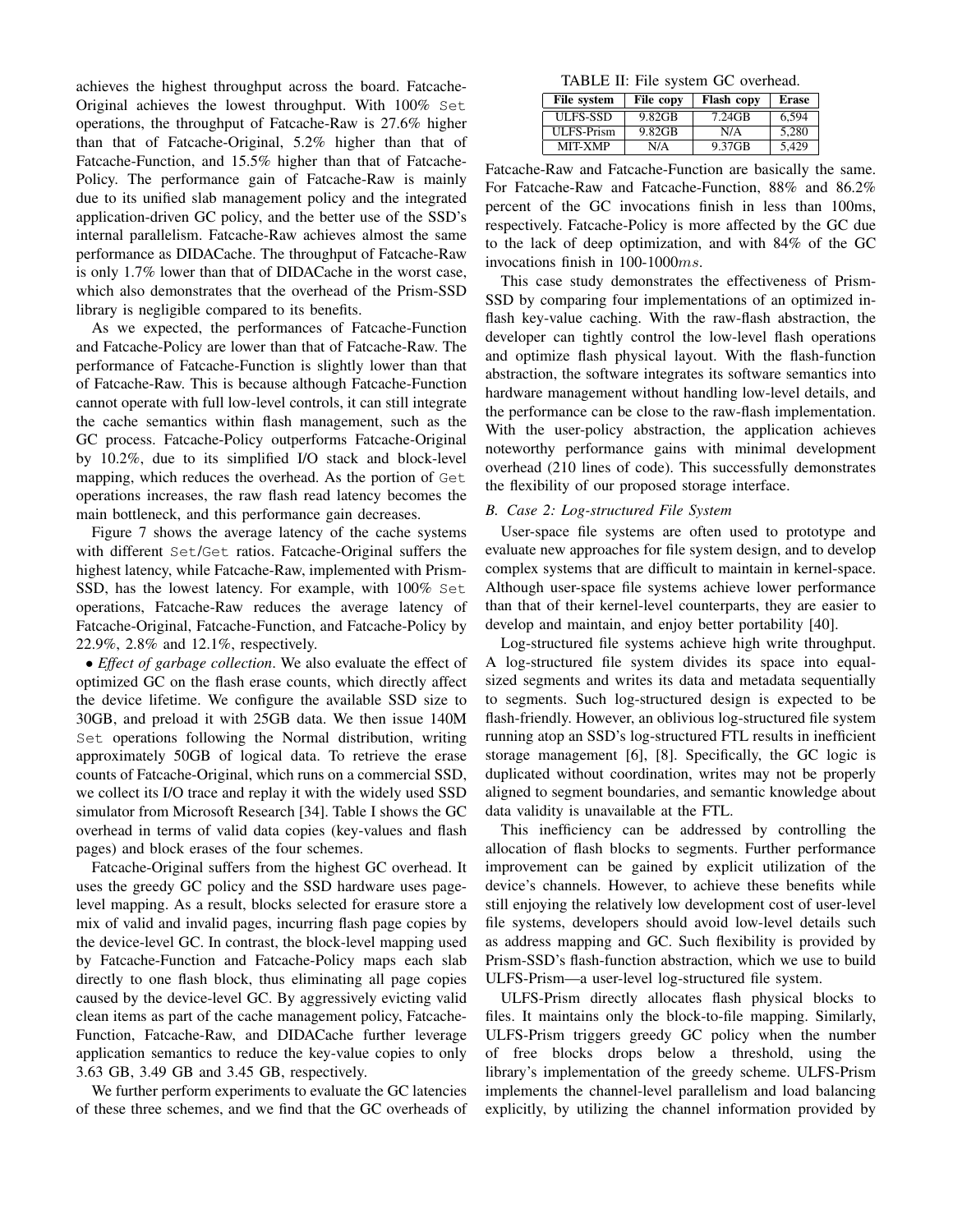

twitter\_2010yahoo-web friendster twitter Journal Pokec 0 100 200 300 400 50 600 700 Time(s) Workload Executing-UFTL<br>Tenrocessing-U Preprocessing-UFTL . .cp.occss...g-or<br>Executing-Original Preprocessing-Original

Fig. 8: Performance evaluation.

the function-level abstraction. It maintains a queue for each channel, and counts the read/write/erase operations in each queue. A similar scheme was implemented in ParaFS [6] as a kernel-level file system with a specialized device-level FTL.

We also implemented a user-level log-structured file system, *ULFS-SSD*, and ran on a commercial PCI-E SSD, which has the same hardware as our Open-Channel SSD. For performance reference, we compare both log-structured file systems to MIT-XMP—a user level file system implemented as a FUSE wrapper for the host Ext4 file system [41] that ran on the commercial SSD.

In our first experiment, we use Filebench [42] to compare the results of the three file systems with three workloads, namely fileserver, webserver, and varmail. Figure 8 shows the throughput (operations per second, ops/sec) of the three file system implementations. The throughput of the two logstructured file systems is of a similar order of magnitude with MIT-XMP. ULFS-Prism outperforms ULFS-SSD in all three workloads, thanks to the cooperation between the hardware and software. Its throughput is 21.5% higher than that of ULFS-SSD on the varmail workload.

Table II shows the erase counts and valid data copied—file copies in the file system level and flash page copies in the device level—of each file system. ULFS-Prism and ULFS-SSD incur the same amount of file copies, but ULFS-Prism does not incur any flash page copies, because it does not require any additional device-level GC. However, with ULFS-SSD, the device-level GC may choose segments that still include valid data as victims blocks. MIT-XMP performs inplace updates at the file-system level, but incurs high GC cost at the device level.

This use case demonstrates that the flash-function level abstraction allows developers to quickly optimize their software design with relatively lower development cost. ULFS-SSD was implemented from scratch with 2,880 lines of code, and ULFS-Prism required only 660 more lines for integrating its flash management. This medium-level development effort is well paid off for a 21.5% speedup.

## *C. Case 3: Graph Computing Engine*

Graph data processing is essential in big data systems. Graph computing platforms play an important role in analyzing massive graph data and extracting valuable information, such as social, biological, healthcare, information and cyber-physical systems. Many distributed graph processing systems like Pregel [43], GraphLab [44], PowerGraph [45], GraphX [46], are proposed to handle large scale graphs.

TABLE III: Graph workloads.

| <b>Graph Name</b> | <b>Nodes</b>     | <b>Edges</b>     | <b>Size</b> |
|-------------------|------------------|------------------|-------------|
| Twitter2010 [35]  | $41.7 \text{ m}$ | 1.4 <sub>b</sub> | 26.2GB      |
| Yahooweb [36]     | 1.4 <sub>b</sub> | 6.6 <sub>b</sub> | 50GB        |
| Friendster [37]   | $6.6 \text{ m}$  | 1.8 <sub>b</sub> | 211MB       |
| Twitter [38]      | 81,306           | $1.8 \text{ m}$  | 44MB        |
| LiveJournal [37]  | $4.0 \text{ m}$  | 34.7 m           | 1.1GB       |
| Soc-Pokec [39]    | 1.6 <sub>m</sub> | $30.6$ m         | 404MB       |

Fig. 9: Pagerank performance.

These platforms adopt in-memory processing model, which is costly and difficult to scale. To address this issue, external memory graph processing systems are proposed, such as GraphChi [23], X-Stream [47] and GridGraph [48]. In this use case, we have enhanced a popular graph computing platform, GraphChi, with the Prism-SSD library.

We modify GraphChi with Prism-SSD using the userpolicy level abstraction, as a showcase of quick, lightweight integration. In the initialization process, we divide the allocated logical space into two parts, and use one to store the shard data, and the other to store the results. We divide the data of each shard into block-sized segments (instead of files), and record the mapping between shards, intervals, and segments. We configure the logical space for shards with block-level mapping. The GC policy is irrelevant because this data is never updated. Similarly, we divide the result data into segments and record their mapping information in the application. We configure the logical space for result data with block-level mapping and greedy GC.

We compare the original GraphChi platform to our optimized implementation by running the "pagerank" algorithm on the graphs shown in Table III. Figure 9 shows the total run time of both GraphChi versions on each graph, divided into preprocessing time and execution time. In general, our optimized implementation outperforms the stock GraphChi in both preprocessing and execution steps across the board. For example, on the *Soc-Journal* graph, the optimized GraphChi reduces the preprocessing and execution times of the original platform by 5.2% and 7.6%, respectively, resulting in an overall 5.7% reduction.

This performance improvement is limited compared to our previous use cases. This is mainly due to the highly optimized nature of the original GraphChi: its I/O stack is simplified and its access pattern has been carefully optimized for SSDs. Also, I/O is not a major bottleneck, and optimizing it does not have a major impact on overall runtime. Nevertheless, we still were able to noticeably reduce this run time with a small development effort with 490 lines of code.

Summary. Table IV summarizes the development cost and main characteristics of our three use cases. These cases clearly demonstrate the flexibility and versatility provided by Prism-SSD—applications built with the raw-flash abstraction require the most development effort, while the user-policy abstraction requires the least code adaptation. With Prism-SSD, developers can choose how to integrate application software with lowlevel hardware management, according to their design goals.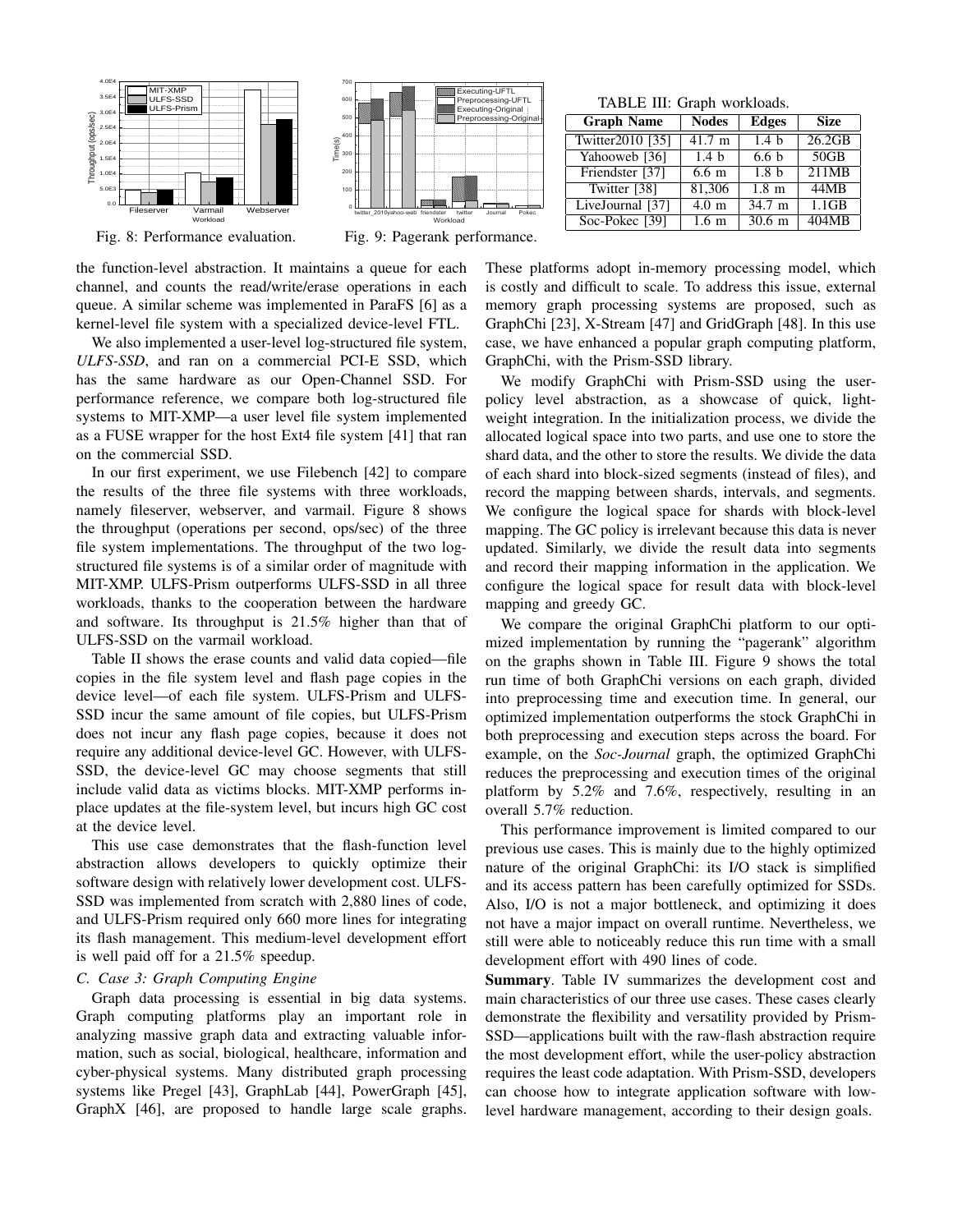TABLE IV: Use case summary.

| <b>Application</b> | Level          | <b>Code Lines</b> | <b>Library Services</b>             | <b>Application Responsibilities</b>      |
|--------------------|----------------|-------------------|-------------------------------------|------------------------------------------|
|                    | Raw-flash      | 1,450             | Transfer to flash operations        | Slab-to-block mapping, block allocation, |
|                    |                |                   |                                     | garbage collection, OPS management       |
| Key-value caching  | Flash-function | 860               | Block allocation, Wear leveling,    | Slab-to-block mapping, Dynamic OPS,      |
|                    |                |                   | Asynchronous block erase            | Valid data copies                        |
|                    | User-Policy    | 210               | Wear leveling, garbage collection,  | Slab allocation.                         |
|                    |                |                   | block allocation, block mapping     | item-to-slab mapping                     |
| User-level LFS     | Flash-function | $(2,880+) 660$    | Wear leveling, block erasure, block | File-to-segment mapping, segment-based   |
|                    |                |                   | allocation, block mapping           | garbage collection, load balancing       |
| Graph computing    | User-Policy    | 490               | Wear leveling, garbage collection,  | Shard-to-segment mapping,                |
|                    |                |                   | block allocation, block mapping     | logical space partitioning               |

## VII. DISCUSSION

We have demonstrated the applicability and performance implications of Prism-SSD on several representative use cases. Here, we discuss additional aspects of our proposed interface. Flexible extension. The flexibility of our storage interface can be easily extended to include more than just three abstraction levels. For example, the raw-flash level abstraction can be extended to develop and export a key-value set/get interface. The flash-function level can be extended to support asynchronous I/O operations by adding a scheduling algorithm for read, write and GC operations. Similarly, the user-policy level can be extended to implement a "container" abstraction for dividing the flash space into several partitions, facilitating separation of data according to lifetime or access frequency.

Alternative implementations. Our user-space implementation brings several performance benefits, as we have demonstrated above. Nevertheless, existing kernel-level frameworks can be leveraged to export the flexible storage interface to application developers. The LightNVM subsystem is an obvious candidate for this task [14]. The current implementation exposes three abstractions levels which can be classified into two categories: the "NVMe Device Driver" and the "LightNVM Subsystem" both require low-level management and control of all the aspects of the flash-based device, while the "High-level I/O Interface" exposes a standard block I/O interface to applications. These building blocks can be used to export a wider range of abstraction layers, such as those provided by PrismSSD, as well as additional layers. The performance implications of a kernel-space implementation of the entire interface remain subject for future work.

Hardware development: From the perspective of hardware vendors, a flexible storage interface in the form of a user-level library is a powerful tool for reducing development costs and the time-to-market. Moving complex internal firmware into the library layer will allow hardware vendors to quickly roll out new features in the form of library updates, and to accelerate the development cycle thanks to reduced coding, debugging, and testing requirements at the user level. These advantages are particularly appealing with the increasing complexity of hardware storage devices. Furthermore, hardware vendors can easily offer custom-built hardware/software solutions addressing various applications' requirements. Such solutions are currently prohibitive in terms of development time and costs. Combined, these advantages offer hardware vendors the means to build and own a complete vertical stack to

closely connect with applications, creating more business opportunities in a new model.

## VIII. RELATED WORK

Flash SSDs have been extensively studied and optimized in the last decades. Besides the works mentioned previously, we focus here on the works related to the storage interface and their integration with file systems and applications.

Several recent works have been proposed to expose some or all of the internal flash details to applications. The Open-Channel SSD used in our implementation is one such example. Another example is SDF [13], which exposes the channels in commodity SSD hardware to the software, allowing it to fully utilize the device's raw bandwidth and storage capacity. FlashBlox [27], based on Open-Channel SSD, utilizes flash parallelism to improve isolation between applications. It runs them on dedicated channels and dies, and balances wear within and across different applications.

Other designs, implemented on customized SSDs or FPGAs, follow a similar approach. ParaFS [6] exposes device physical information to the file system, which in turn exploits its internal parallelism and coordinates the GC processes to minimize its overhead. AMF [7] provides a new out-of-place block I/O interface, reducing flash management overhead and pushing management responsibilities to the applications.

While the semantics of the interfaces exported by these systems vary, they all export a fixed interface of the device to the application level. However, as we have demonstrated in our use cases and discussion, many applications can benefit from a flexible interface that will allow developers to balance their performance and development cost. At the same time, we believe that the designs in these works can be implemented and made portable with Prism-SSD.

#### IX. CONCLUSION

In this paper, we presented a flexible storage interface and prototype implementation, Prism-SSD, which exports SSDs to applications in three abstraction levels. This interface allows developers to choose how tightly they want to integrate flash management into their application, providing more than just the two extreme options with current fixed interfaces. We demonstrated the usability of our model by comparing application performance improvement and development cost of three representative use cases. Our evaluation results reveal potential optimization opportunities that are facilitated by our model in a wide range of applications.